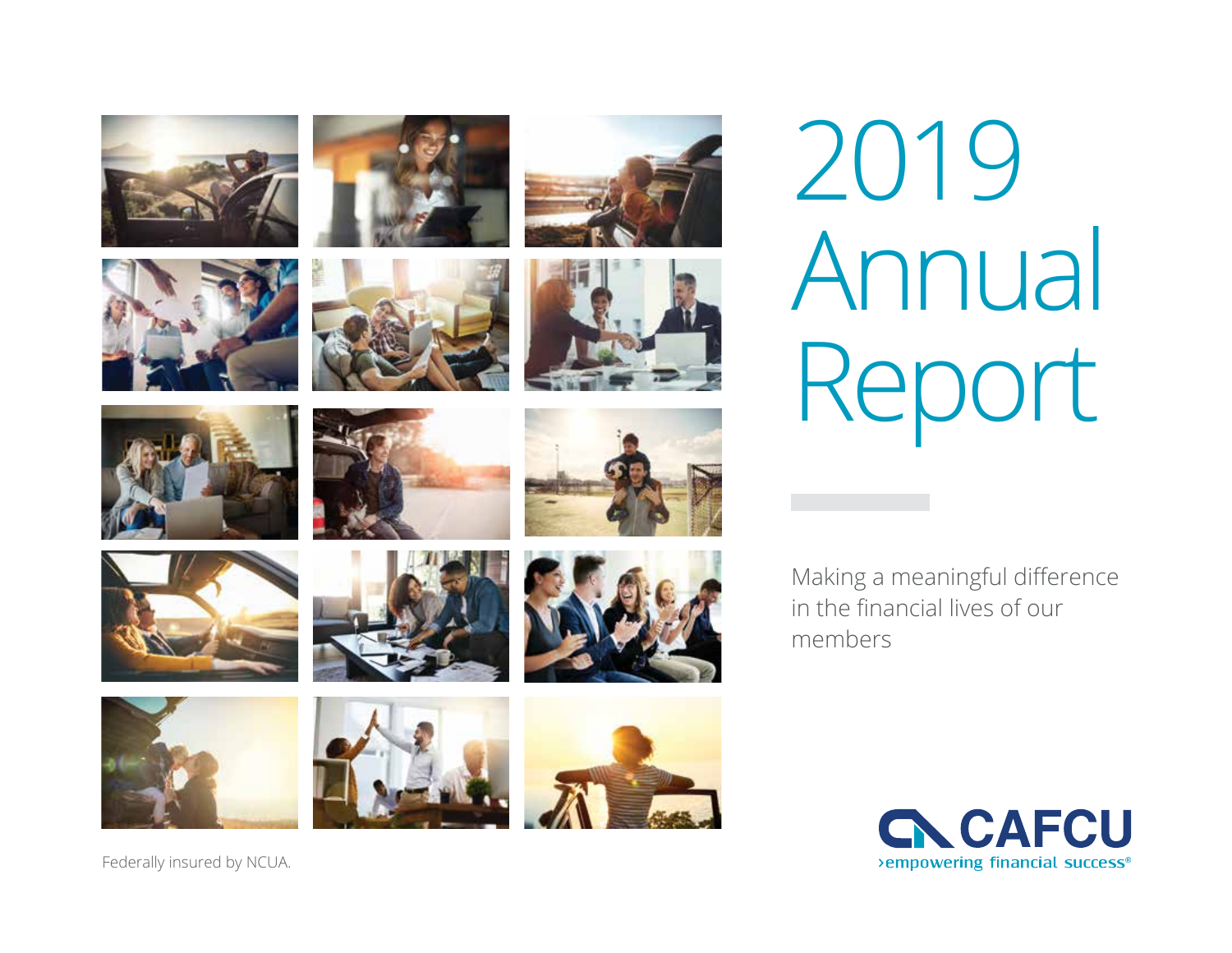**The** *Your associates are so friendly*<br>and helpful and your rates<br>are the best! **Thank you for** *and helpful and your rates are the best! Thank you for helping me!"*

> - Joyce G. Empowered CAFCU Member

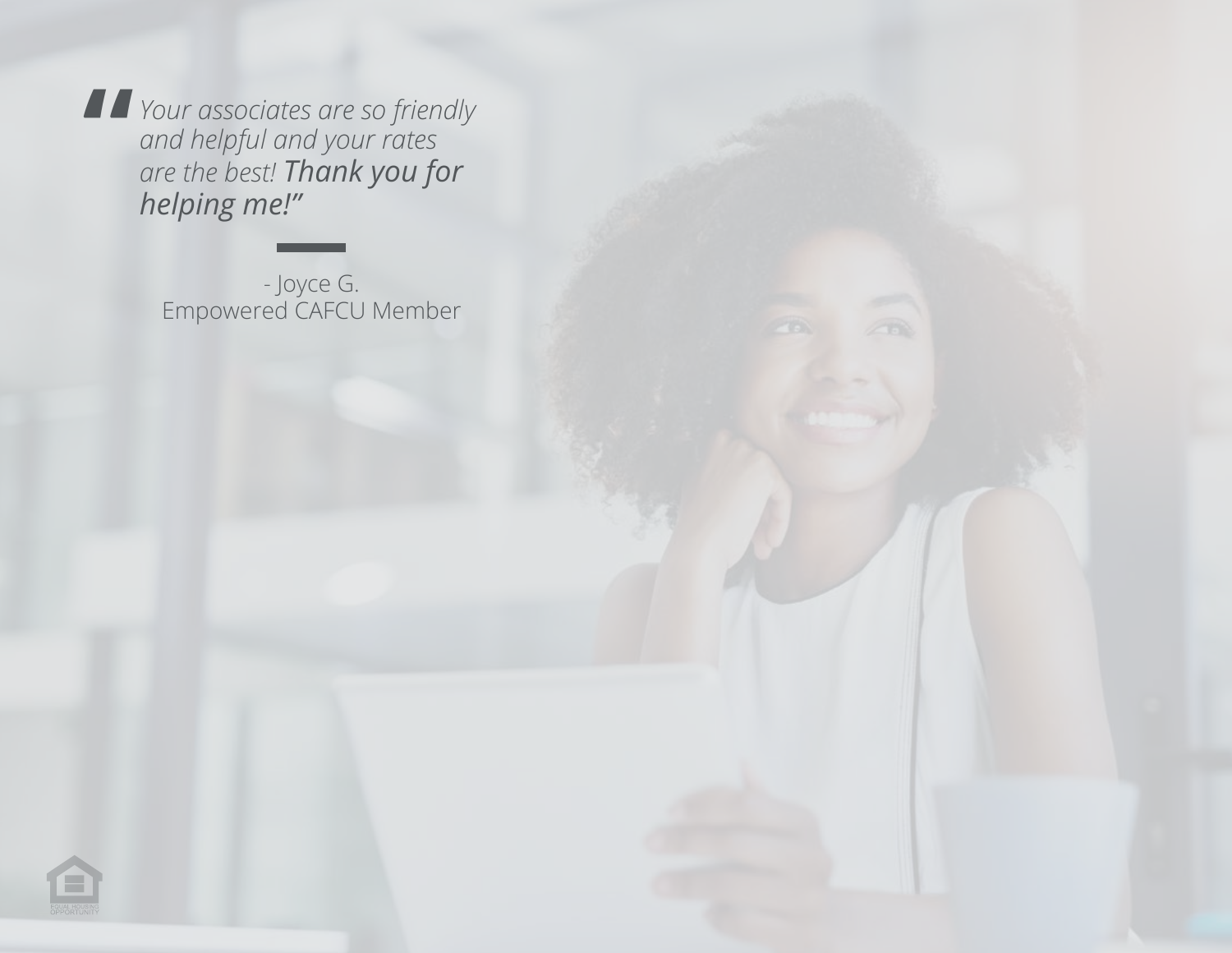## Table of Contents

| Chairman & President's Report 2-3  |
|------------------------------------|
|                                    |
|                                    |
|                                    |
| Comparative Financial Statements 8 |
|                                    |
|                                    |
|                                    |
|                                    |
|                                    |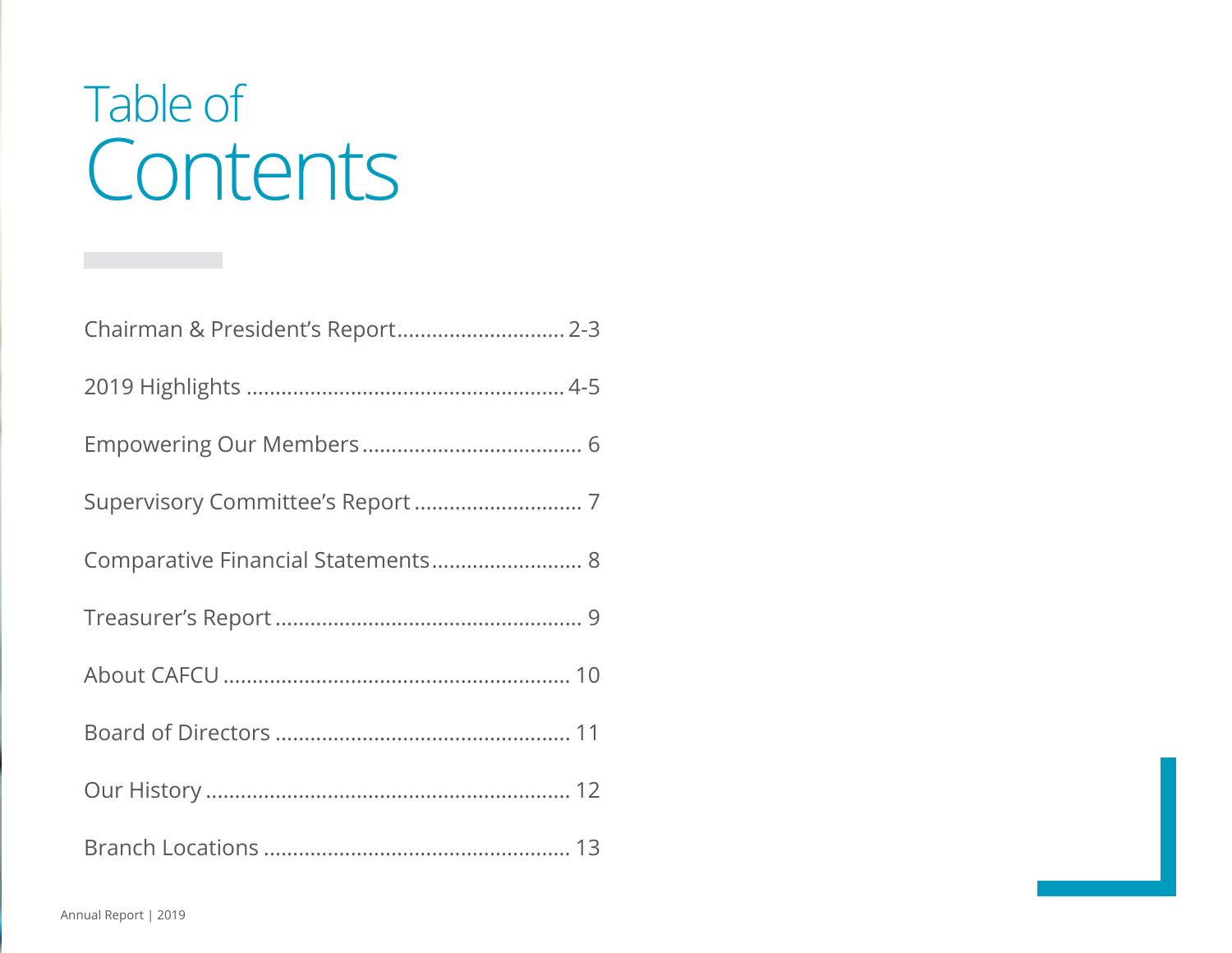### **CHAIRMAN AND PRESIDENT'S** Report





### YEAR IN **REVIEW**

In 2019 Corporate America Family Credit Union (CAFCU) **celebrated our 80th anniversary** marking another year of progress and strength for our credit union. With the support of our dedicated members and staff, we worked hard to empower our members' financial lives by providing tools, resources and expertise that make a meaningful difference. CAFCU ensures members receive the **highest standard of personal service** to meet every financial need by providing professional, caring, and knowledgeable staff. With the backing of our faithful members and staff we have evolved and developed into an **even stronger financial institution**. It was another year of continued opportunity and transformation for CAFCU.

#### **Progress and Strength**

CAFCU partnered with **30 new sponsor companies** as their financial wellness benefit provider welcoming new members to the credit union. Business development built these new relationships by expanding the team with a new business development director and two additional business development officers. These new positions allowed for **more focus on growth** and the ability to better serve and deepen relationships with our sponsor companies.

Our business development team continues to make strides both in new and existing relationships by **emphasizing financial wellness** in the workplace with financial education workshops, town halls, new hire orientations, onsite enrollment events and benefits fairs. We were able to welcome our new sponsor companies by providing **749 presentations to almost 3,400 employees** with valuable financial education.

Likewise, our whole team's work promoting the benefits of credit union membership and financial wellness allowed us to enroll over 4,800 new members. The entire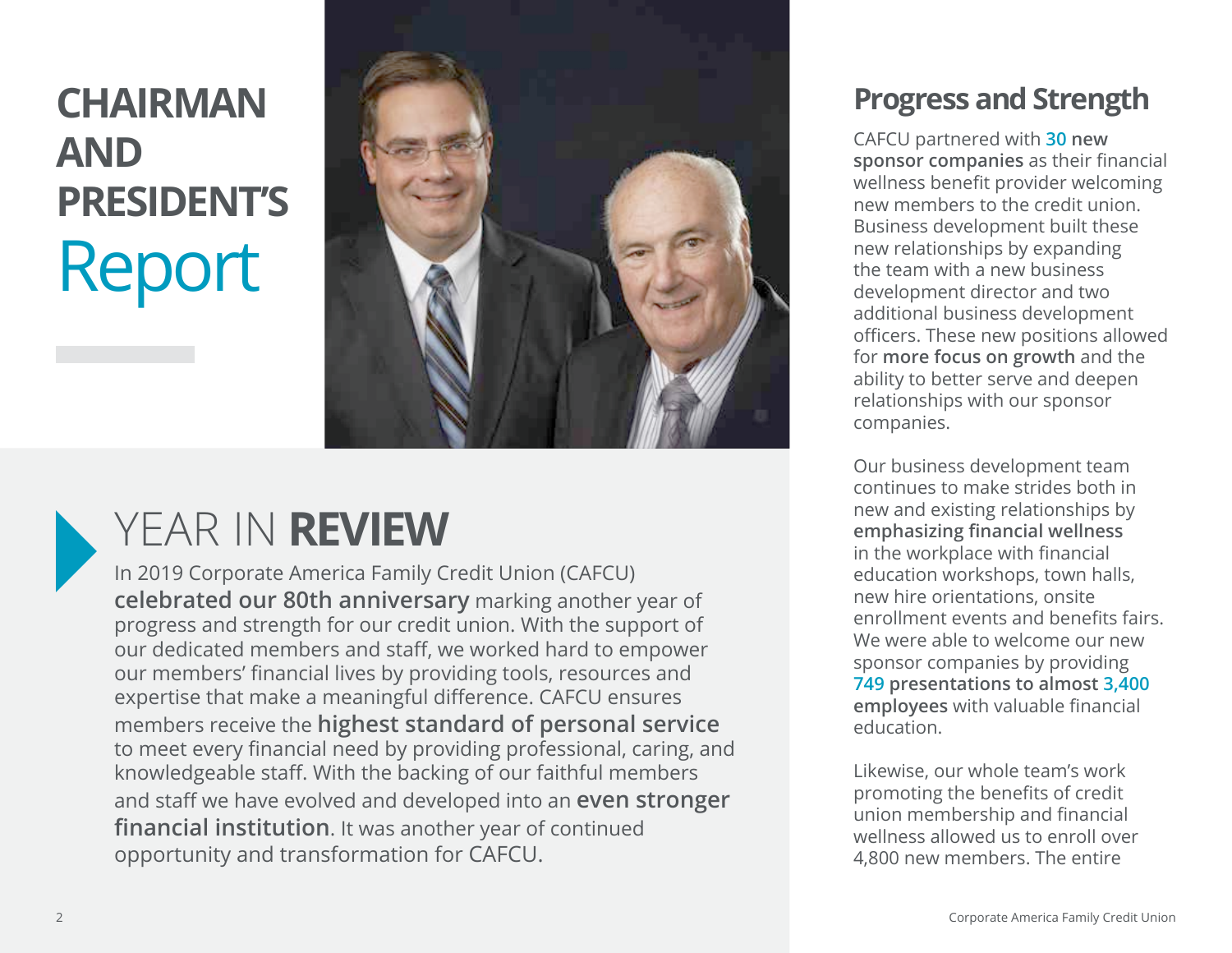membership benefits from this progress and our credit union gains strength with every new relationship. 2019 loan growth was steadfast with an increase in first mortgages, home equity, auto loans and indirect loans. Competitive rates paired with hard working staff promoting our various loan products, contributed to this progress. A new loan application system was put into place to help enhance and simplify our members' experience when applying for a loan.

CAFCU takes pride in providing members with the best possible member experience, and in 2019 a new phone system was put into place to enhance not only member experience but also that of our staff. The new phone system allows for an efficient method to contact staff internally allowing for quicker response time to member inquiries.

We enhanced our brand in 2019 by updating our logo to fully utilize our acronym CAFCU. We're dedicated to empowering our members' financial success and providing rewarding products, services and features. Our logo is one of those features which helps us to convey our vision, mission and dedication to our members.

CAFCU's purpose is to serve people,

and we provide the tools, resources and expertise that will empower members to succeed. Social media, was officially launched in 2019 as a part of that commitment and dedication to serving our members. With social media we can reach a wider audience with an empowering and meaningful financial difference.

To strengthen and progress our credit union, CAFCU committed to acquire Ben Franklin Bank of Illinois in 2019. The acquisition will be completed in early 2020, and CAFCU will be able to provide even more individuals with our products and services furthering financial goals, hopes and dreams. This acquisition and relationship will continue to grow and strengthen as we move forward in achieving success.

### The Road Ahead

There is no doubt that as we look ahead, the financial services industry will continue to evolve. We are committed to staying current as we work to make a meaningful difference in the financial lives of our members at every stage in life. We are pleased to provide you with a preview of some of the exciting steps forward we will be taking in 2020. Our website

will be enhanced to increase the member experience, data analytics will provide insight into targeting various marketing materials, and we will introduce new products and services such as contactless cards and a new person to person transaction product.



As always, we will continue to be an industry leader and make meaningful differences in the years to come. The commitment and dedication of every staff and member are what make us a great credit union. We thank you for your continued membership and dedication to sharing the benefits of CAFCU with your friends, family and co-workers. We look forward to continuing to serve you in 2020 and beyond!

**Peter Paulson** *President & CEO* **Costanzo Maestranzi** *Chairman of the Board*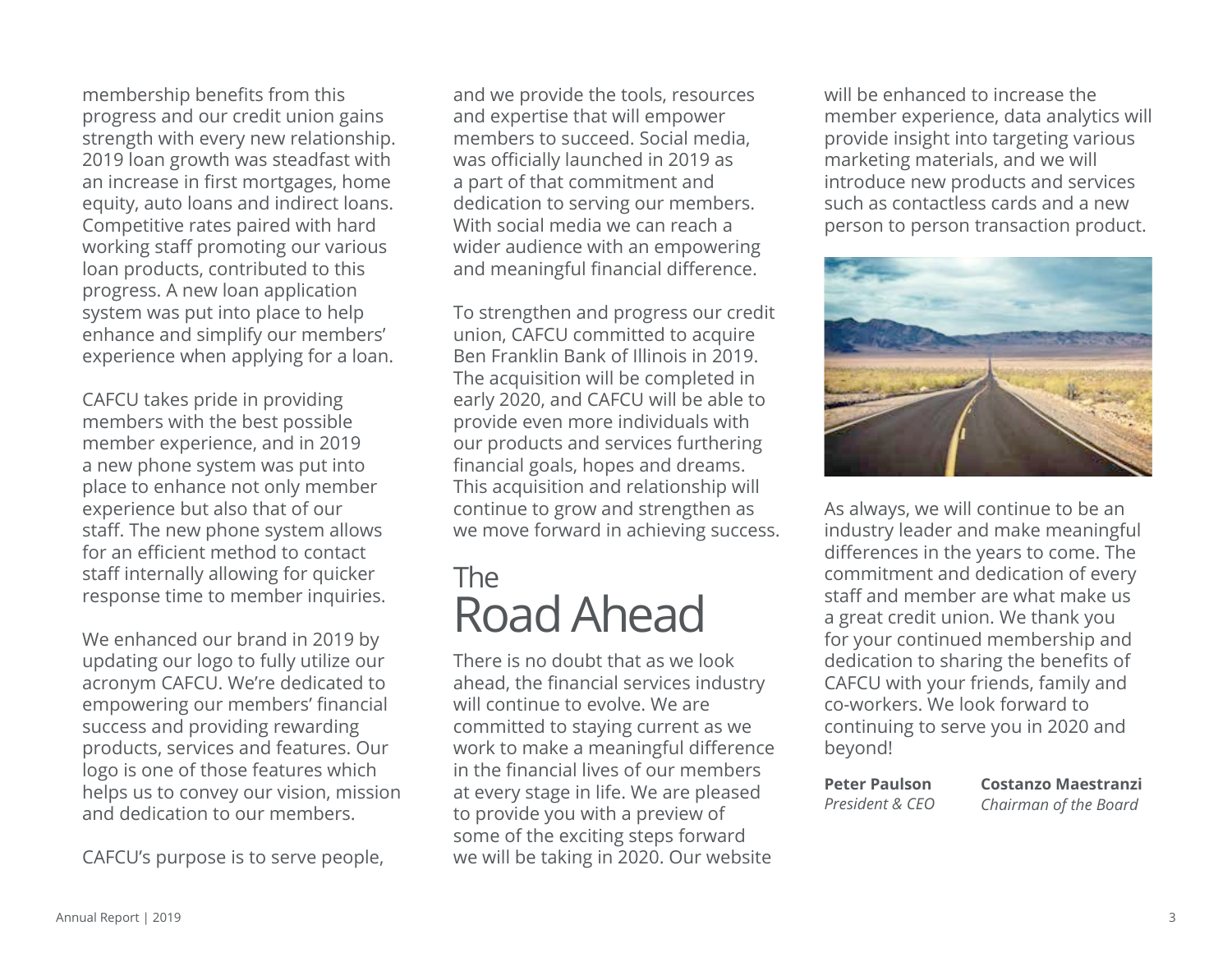## 2019 **HIGHLIGHTS**

### **PROTECTING OUR MEMBERS**



# **NOTABLE GROWTH**

Enrolled over **4,880 new members**. Grew **loans** by **over \$18** million. Booked **over \$107.3** million in **new loan business**.



**Nearly 1,200 members** took advantage of BALANCE, our financial fitness partner, for services such as debt management, credit report review, budget counseling and student loan coaching.

**Over \$177,420 in disability benefits** were disbursed.

More than **\$120,190 in involuntary unemployment benefits** were paid.

Over **\$43,580 in hospitalization benefits** were disbursed.

Over **\$157,650 in life benefits** were paid.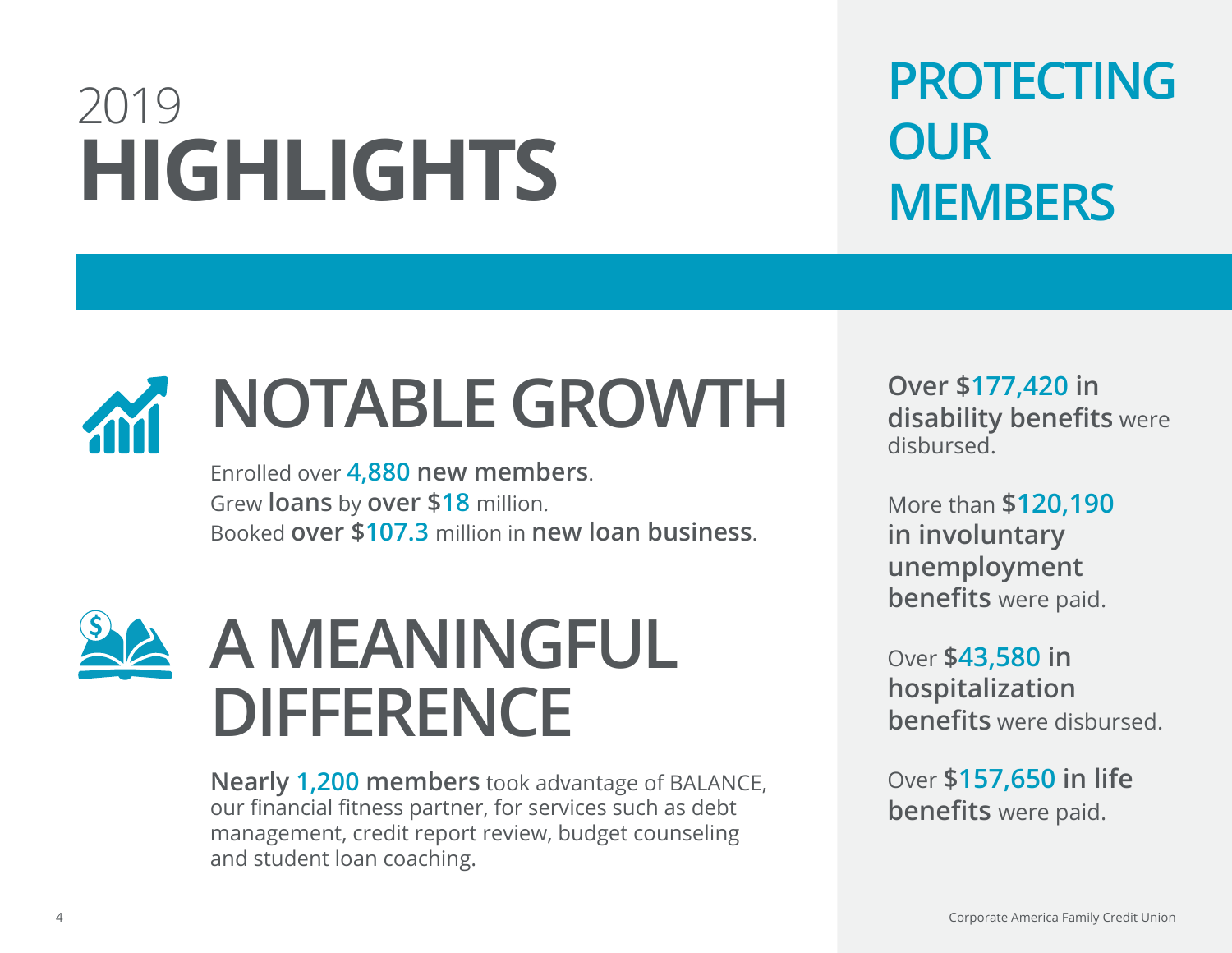

 $\left( \frac{1}{2} \right)$ 

24,527 **Mobile Banking Users**

 $\circ$   $\circ$ 

10,045 **Registered Mobile Deposit Users**

28,189 **Registered eStatement Users**

 $\odot$ 

2,339

**Online Bill Pay Users**

**Active** 

34,012 **Active Online Account Users**

9,787 **Live Chats Initiated**

1,124 **Online & Phone Membership Enrollments**

613 **Online Account Enrollments**

Annual Report | 2019 5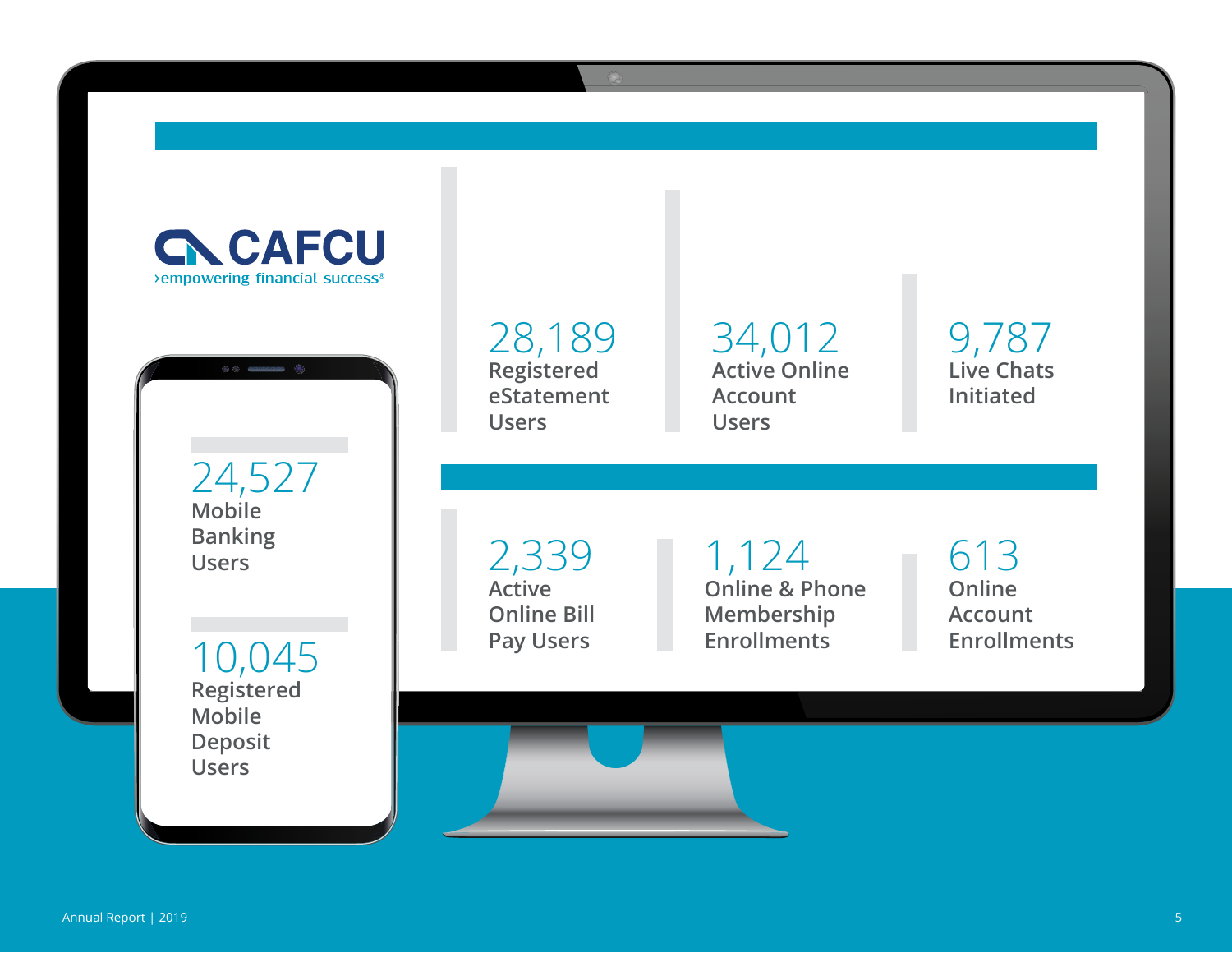## We Serve People

"CAFCU has been **exceptional since day one**, the service is always great and have never had a issue. Keep up the good work."

- Tyrone C. Empowered CAFCU Member

**"I love my CAFCU!!!** Every financial thing I do, CAFCU is involved! I love my local branch of ladies as well! **I will ALWAYS be a member** and keep referring family & friends."

- Jenny G. Empowered CAFCU Member

**"Excellent** member service, **rates** and locations."

- Paul W. Empowered CAFCU Member

## **EMPOWERING OUR MEMBERS**

"I recommend CAFCU because the customer service is excellent. They are **caring with a professional touch**. They speak to you as a person and not a number, compared to other companies that try to get you off the phone quickly. CAFCU helped me refinance my vehicle and that **lowered my monthly payments to almost half** of what I was paying"

- Angela A. Empowered CAFCU Member

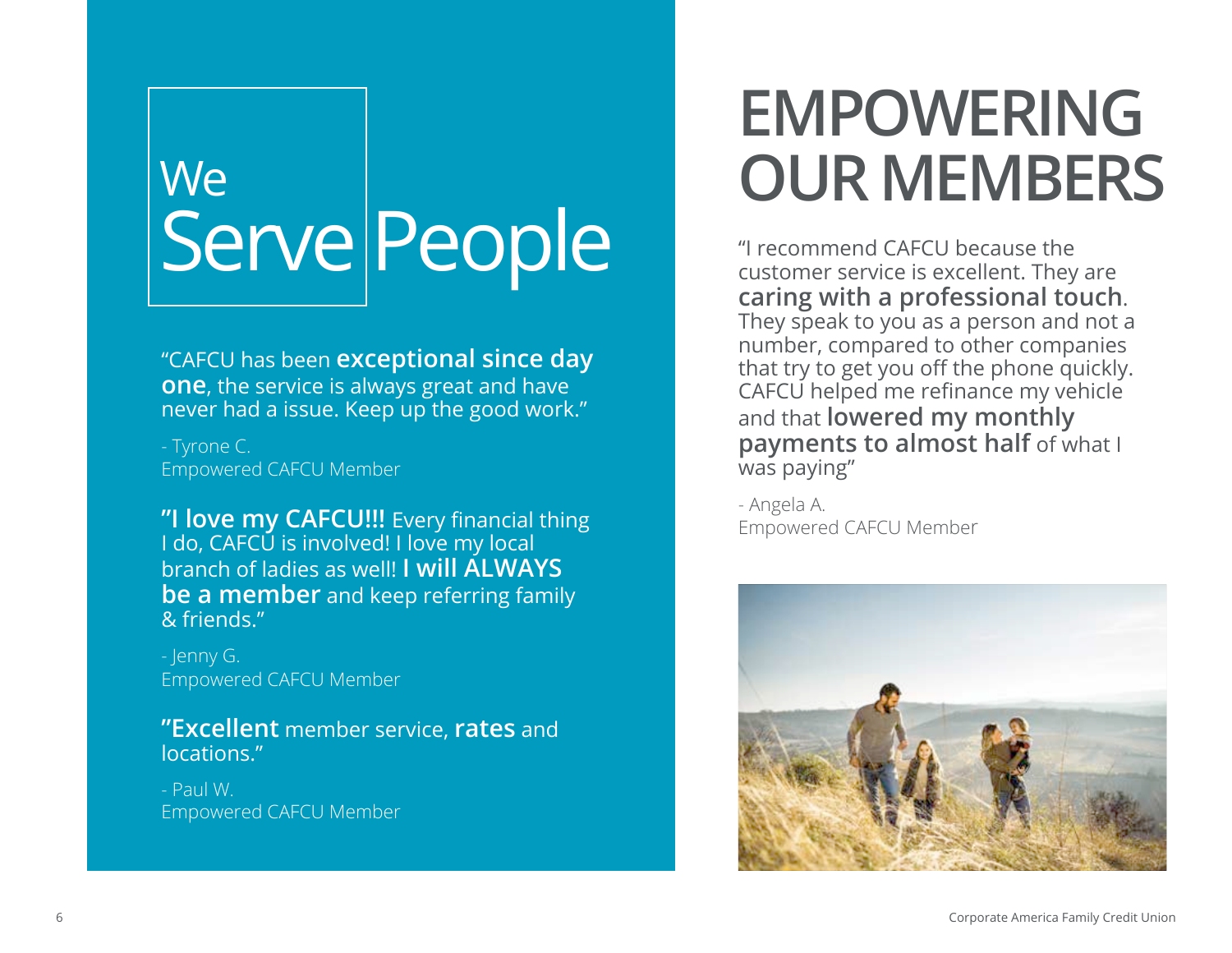## **Supervisory** Committee's Report



The Supervisory Committee contracted Nearman, Maynard, Vallez, CPAs to perform an annual audit of the credit union. Their latest report dated July 8, 2019, states that their audit was conducted according to auditing standards generally accepted in the United States of America. Nearman, Maynard, Vallez, CPAs **concluded that the financial statements present fairly**, in all material respects, the financial position of CAFCU as of March 31, 2019 and 2018, and the results of its operations and its cash flows for the years then ended **are in accordance with accounting principles** generally accepted in the United States of America.

**The Supervisory Committee's** responsibility is to serve Corporate America Family Credit Union (CAFCU) members by ensuring that all credit union records are accurately and properly reported.

This committee fulfills its obligation to members by monitoring and auditing the activity of each credit union branch office and department for adherence to internal control procedures and board policy. This committee receives and **reviews member inquiries and resolves any problems** that may exist.

The committee also recommends policy changes to the Board of Directors for their approval. In addition, the financial statements of all merging credit unions are reviewed and special audits performed, as required, prior to merge dates.

CAFCU contracted CliftonLarsonAllen for quarterly compliance assessments, and CastleGarde, Inc for information technology assessments. These **voluntary, proactive assessments demonstrate our dedication** to address emerging compliance expectations and protect our members. The Supervisory Committee continues its devotion to addressing compliance and internal controls.

**Thomas Rieck** *Chairman Supervisory Committee*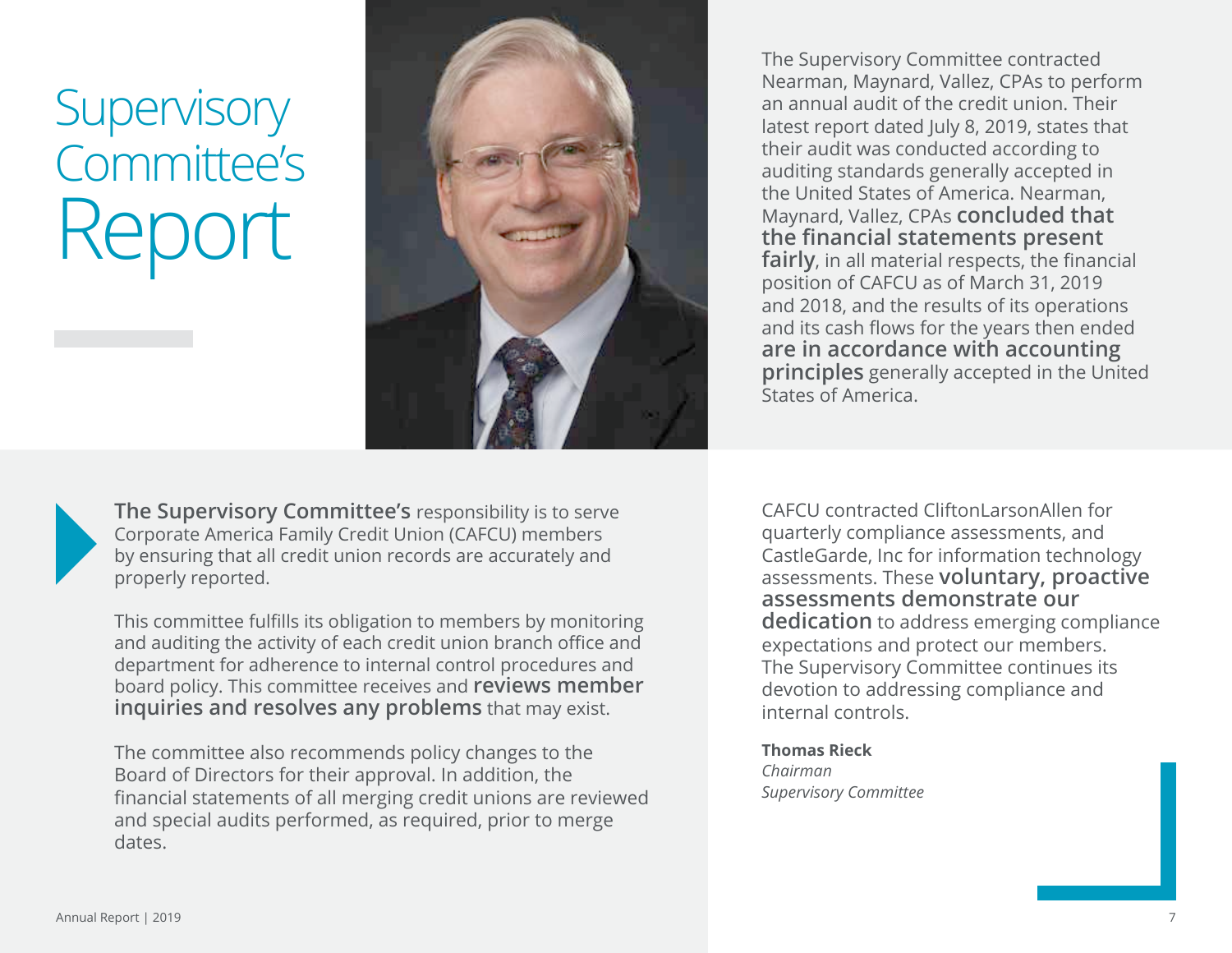# **FINANCIAL STATEMENTS** COMPARATIVE

As of December 31, 2019 and 2018 in thousands of dollars

#### **Statements of Financial Condition**

| <b>Assets</b>                         | 2019       | 2018       |
|---------------------------------------|------------|------------|
| Cash in Banks                         | \$2,277    | \$2,733    |
| Loans to Members (Note 1)             | \$509,977  | \$491,910  |
| Allowance for Loan Loss               | \$ (5,329) | \$ (5,606) |
| Investments (Note 1)                  | \$90,274   | \$116,447  |
| <b>Other Assets</b>                   | \$16,468   | \$16,465   |
| <b>Total Assets</b>                   | \$613,668  | \$621,949  |
| <b>Liabilities &amp; Equity</b>       |            |            |
| Members' Shares (Note 2)              | \$391,879  | \$397,110  |
| Share Certificates (Note 1 & 2)       | \$86,838   | \$83,526   |
| Non-Member Deposits                   | \$10,018   | \$0        |
| <b>Other Liabilities</b>              | \$19,323   | \$40,950   |
| Reserves                              | \$105,611  | \$100,364  |
| <b>Total Liabilities &amp; Equity</b> | \$613,668  | \$621,949  |

#### **Statements of Income**

| <b>Revenues</b>                               | 2019     | 2018     |
|-----------------------------------------------|----------|----------|
| Interest on Loans                             | \$24,427 | \$22,720 |
| Investment Income                             | \$3,958  | \$3,133  |
| Fee Income                                    | \$7,951  | \$8,201  |
| <b>Total Revenues</b>                         | \$36,336 | \$34,053 |
| <b>Expenses</b>                               |          |          |
| Dividends on Share Accounts &<br>Certificates | \$2,776  | \$1,700  |
| Loan Loss Provision Expense                   | \$2,912  | \$3,167  |
| <b>Operating Expenses</b>                     | \$27,365 | \$25,848 |
| <b>Total Expenses</b>                         | \$33,053 | \$30,715 |
| <b>Net Income</b>                             | \$3,284  | \$3,338  |

#### **NOTES: FAIR VALUE OF FINANCIAL INSTRUMENTS**

(1) Fair market value has been estimated using the discounted cash flow method for any class of financial instruments with a maturity or repricing term of greater than 12 months. The book value and fair market value of loans, investments, and share certificates with a maturity or repricing terms greater than 12 months were as follows:

| Dec. 31, 2019 - Loans     | Book Value<br>405.4 | Fair Market Value<br>426.3 | Dec. 31, 2018 - Loans     | Book Value<br>379.8 | Fair Market Value<br>384.4 |
|---------------------------|---------------------|----------------------------|---------------------------|---------------------|----------------------------|
| Investments               | 78.5                | 79.3                       | Investments               | 91.0                | 88.5                       |
| 2-Year Share Certificates |                     | 30.7                       | 2-Year Share Certificates | 31.0                | 30.3                       |

(2) For member shares and one-year share certificates, book value represents fair market value. Member shares reprice monthly and constitute member ownership equity in the credit union.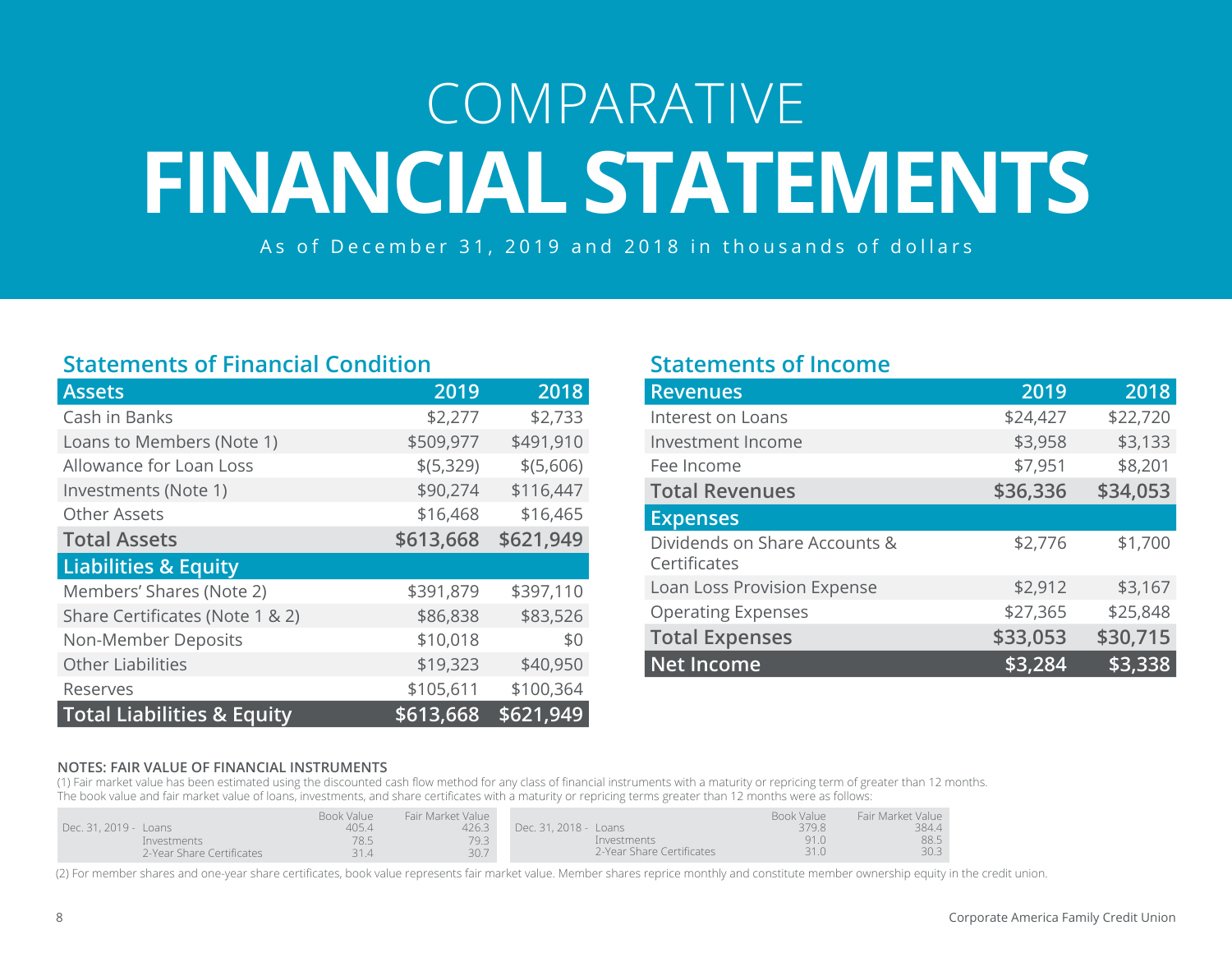## Treasurer's Report



The increase in total equity resulted from a positive net income for the year netted by the market value adjustment on investments. The strong equity position underscores the credit union's position as an **exceptionally safe depository** for members' savings.

Total assets of \$**613.7** million decreased by \$**8.3** million or **1.3**%, in 2019. This decrease was due to a lower balance in our investment portfolio. Total shares decreased \$**1.9** million or **0.4**%. This outflow of deposits is typical during periods of prolonged economic recovery, low unemployment and high consumer confidence.

**Corporate America Family Credit Union** (CAFCU) ended 2019 in a very strong financial position. The credit union finished the year with a **Net Worth to Total Asset Ratio** of **17.1**%. In addition, CAFCU earned a respectable **0.54**% Return on Average Assets. Loan growth was **3.70**%. When compared to other financial institutions, CAFCU maintains a strong financial position.

During 2019, **CAFCU earned \$3.3** million. Loan revenue increased \$**1.7** million. Interest and non-interest expenses were managed. Dividend expense increased from the prior year due to higher interest rates. Provision expense decreased \$**256,000** while growing the loan portfolio. Operating expenses increased \$**1.5** million.

**Total equity increased by \$5.2** million, or **5.2**%.

When the economy is strong, members use funds for other purposes. **Reserves grew to a strong** \$**105.6** million.

Overall, **CAFCU had strong financial results in 2019**. The respectable net income and growth in reserves helps position the credit union for opportunities and challenges in 2020. We look forward to serving our membership in the upcoming year.

**John Blozis** *Treasurer*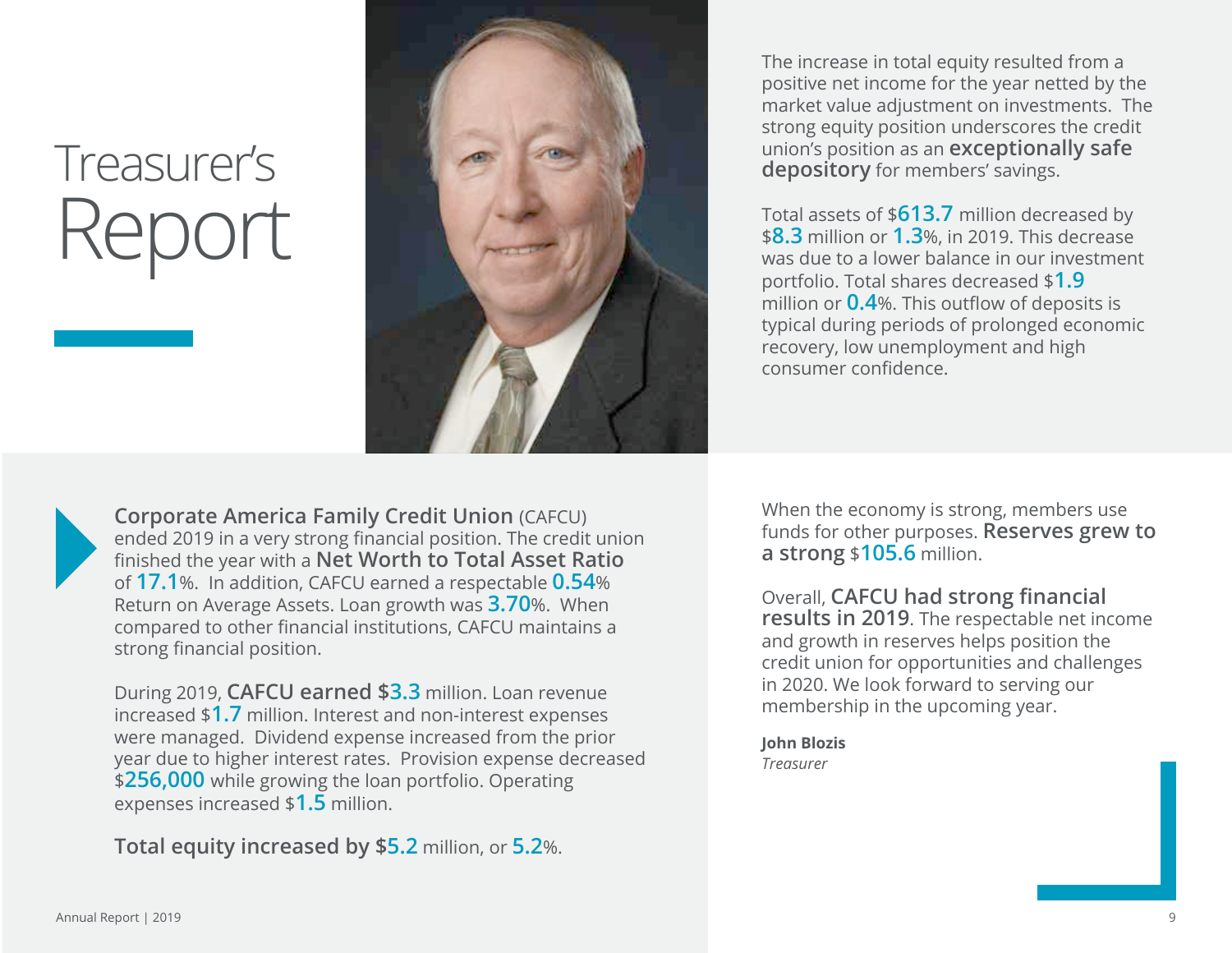# **ABOUT CAFCU**

### Our Values

At CAFCU, we're dedicated to providing the tools, resources and expertise that will empower you to succeed.

We're here for you, our member-owners. We provide the advanced products and services you need to help further your financial goals and dreams. Plus, we collaborate with you to find the solution that's just right for you.

The best technology. Great rates. Employees that truly want to make a difference. That's how we empower financial success.

As a member, know we're here to empower your success — no matter where life takes you.



**Credit Unions** are owned and controlled by the people, or members, who use their services.



**Profits made by credit unions**

are returned to members in the form of reduced fees, higher savings rates and lower loan rates.



**Your vote counts.**

A volunteer board of directors is elected by members to manage the credit union.

### **OUR PURPOSE**

is to serve people, and we're nearly 70,000 members strong and growing. We embrace steady growth and we have paid dividends every year since our beginning in 1939.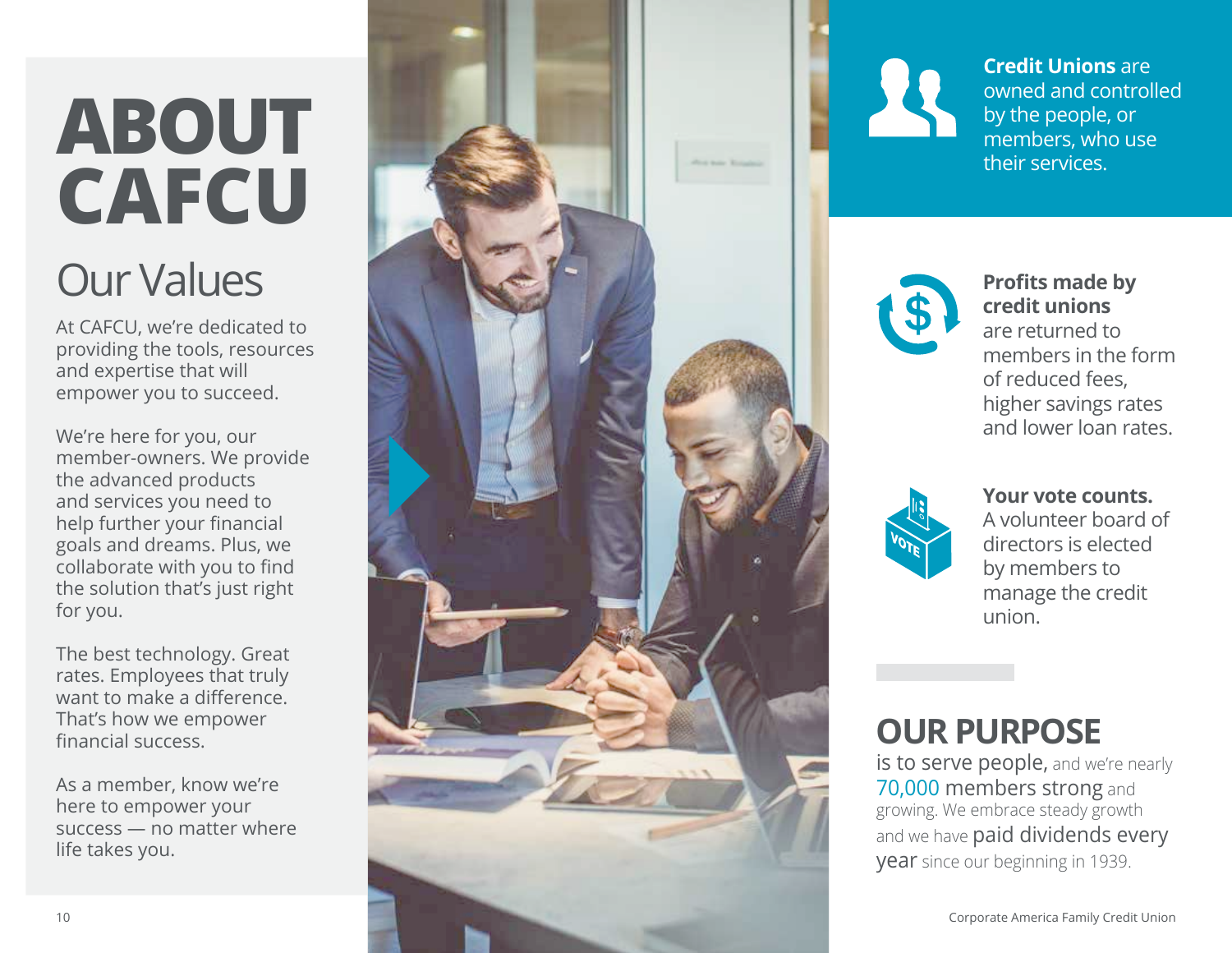# BOARD OF DIRECTORS



Costanzo Maestranzi **cha Thomas Sheppard and School** John Blozis **cha Charles Kenneth Naatz and Credit union. Chairman of the Board** Investment Committee Nominating Committee



**Thomas Sheppard Vice Chairman** Loan Committee



**John Blozis Treasurer** Investment Committee Nominating Committee



**Kenneth Naatz Secretary**

Corporate America Family Credit Union's Board of Directors is elected by members and serves voluntarily on behalf of the membership to oversee the operations of the



**Paula Blonski Director** Membership Committee Supervisory Committee



**Glenn Brown Director** Investment Committee Loan Committee



**Peter Paulson President** Investment Committee Political Action Committee



**Thomas Rieck Director** Political Action Committee Supervisory Committee Nominating Committee



**W. Jeff Gott Associate Director** Membership Committee Supervisory Committee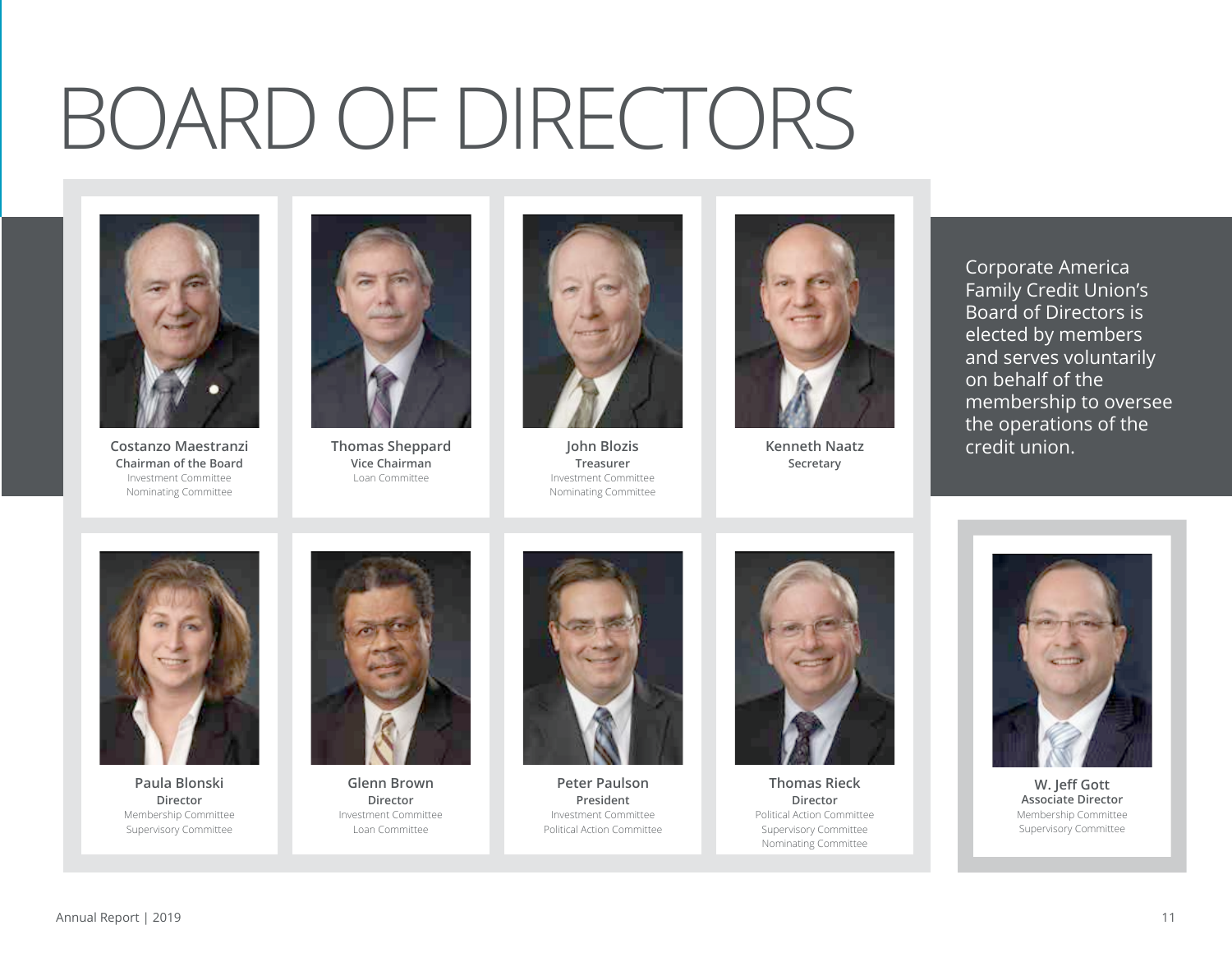# **OUR HISTORY**

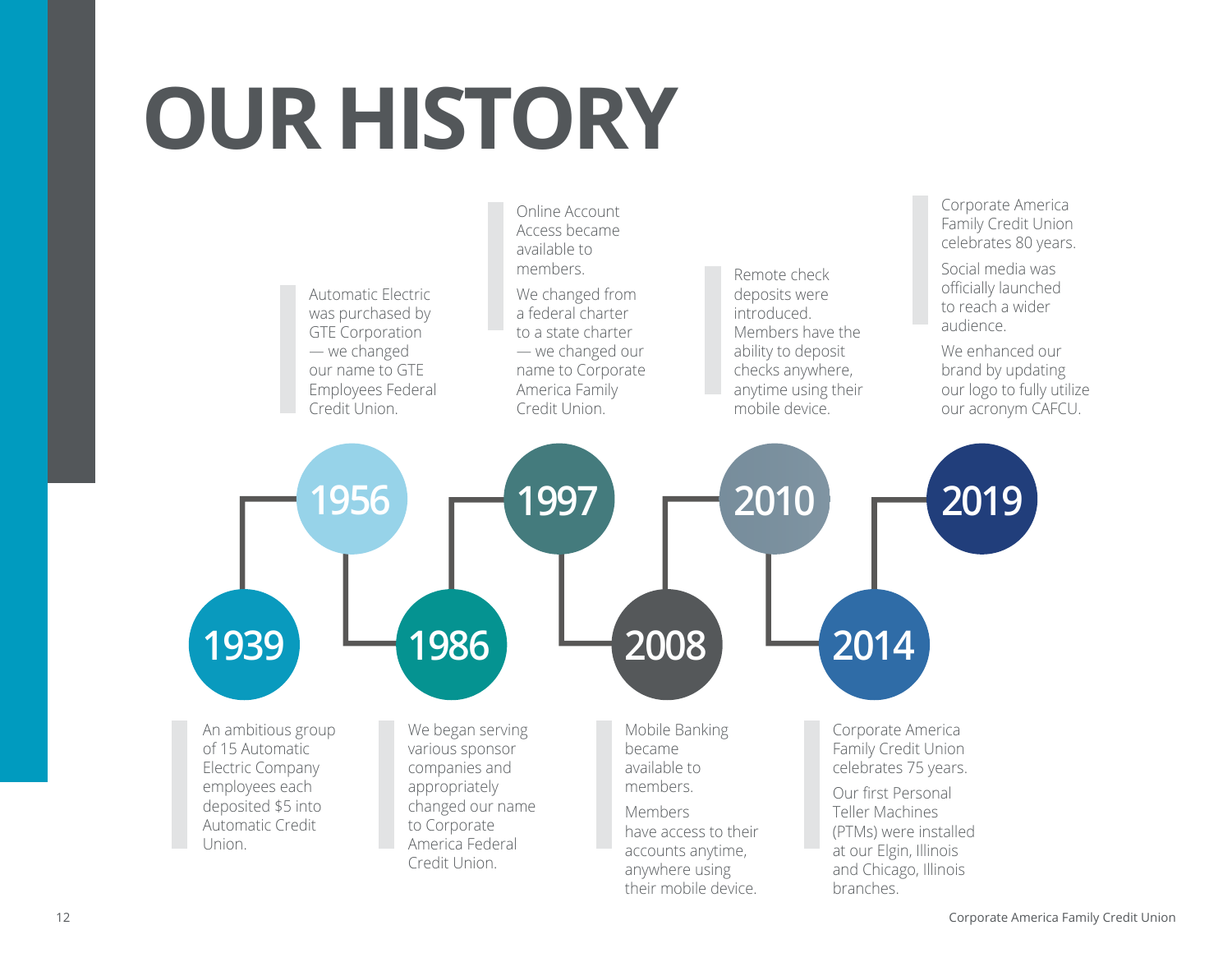## **BRANCH LOCATIONS 20** Branches Across **11** States **7** Personal Teller Machines

#### **Arizona** Peoria

**California** Santa Clara

**Connecticut** Bristol

**Georgia** Atlanta

**Illinois** Burbank Chicago Crystal Lake Elgin Mt. Carmel Oak Brook Rosemont Streamwood Tinley Park Warrenville

#### **Kansas**  Kansas City

**North Carolina** High Point

**Ohio** Marion

**Pennsylvania** Towanda

#### **Texas** Dallas

**Virginia** Herndon

locations across the country 6,700+ **SHARED BRANCHING**



Download the **CAFCU Mobile Banking App** from your app store or visit **www.cafcu.org/locations**  to find branch locations and surcharge-free ATMs everywhere you go.

### 60,000+ **SURCHARGE-FREE** ATMs nationwide

Annual Report | 2019 13